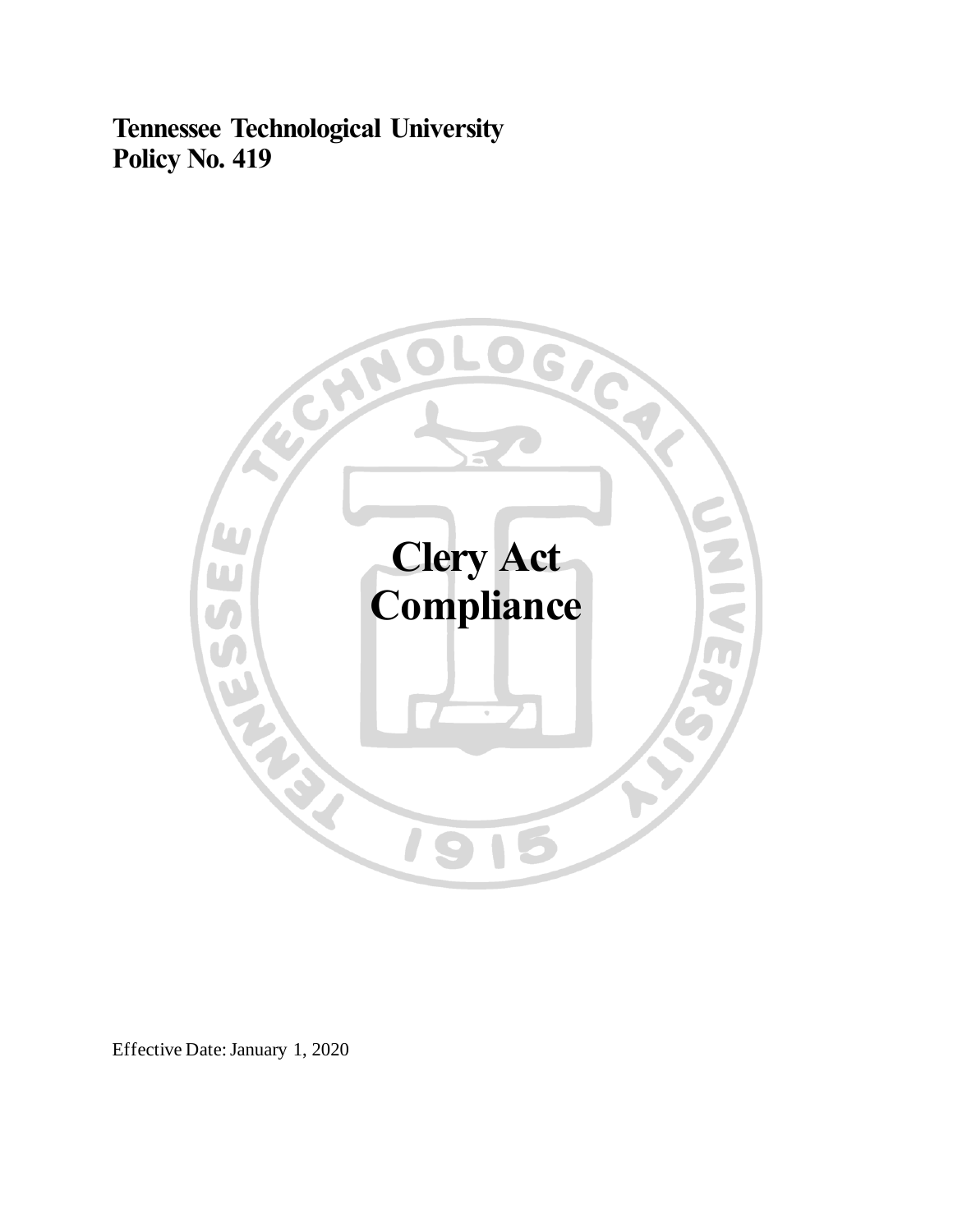#### **Policy No: 419 Policy Name:** Clery Act Compliance

## **I. Purpose**

The purpose of this policy is to ensure compliance with the The Jeanne Clery Disclosure of Campus Crime Security Policy and Campus Crime Statistics Act of 1990 ("Clery Act").

# **II. Review**

This policy will be reviewed every two (2) years or whenever circumstances require review, whichever is earlier, by the Clery Coordinator, in consultation with the Vice President for Planning and Finance and Vice President of Student Affairs, with recommendations for revision presented to the Administrative Council and University Assembly.

## **III. Definition(s)**

**A**. Tennessee Tech Campus Security Authorities (CSAs): individuals at Tennessee Tech who have significant responsibility for student and campus activities or for campus security.

- **B**. Tennessee Tech Clery Geography includes:
	- **1.** On-campus Buildings or Property: Any building or property owned or controlled by Tennessee Tech within the same reasonably contiguous geographic area and used by the University in direct support of, or in a manner related to, Tennessee Tech's educational purposes; and, any building or property that is within or reasonably contiguous to the properties or buildings owned by Tennessee Tech but controlled by another person, is frequently used by students, and supports the University's purposes (such as a food or other retail vendor).
	- **2.** Non-Campus Buildings or Property: Any building or property owned or controlled by a student organization that is officially recognized by Tennessee Tech; or any building or property owned or controlled by Tennessee Tech that is used in direct support of, or in relation to, Tennessee Tech's educational purposes, is frequently used by students, and is not within the same reasonably contiguous geographic area of the University.
	- **3.** Public Property: Public property which includes thoroughfares, streets, sidewalks, and parking facilities within property owned or controlled by Tennessee Tech or immediately adjacent to and accessible from property owned or controlled by the University.
- **C**. Clery Act Crimes include: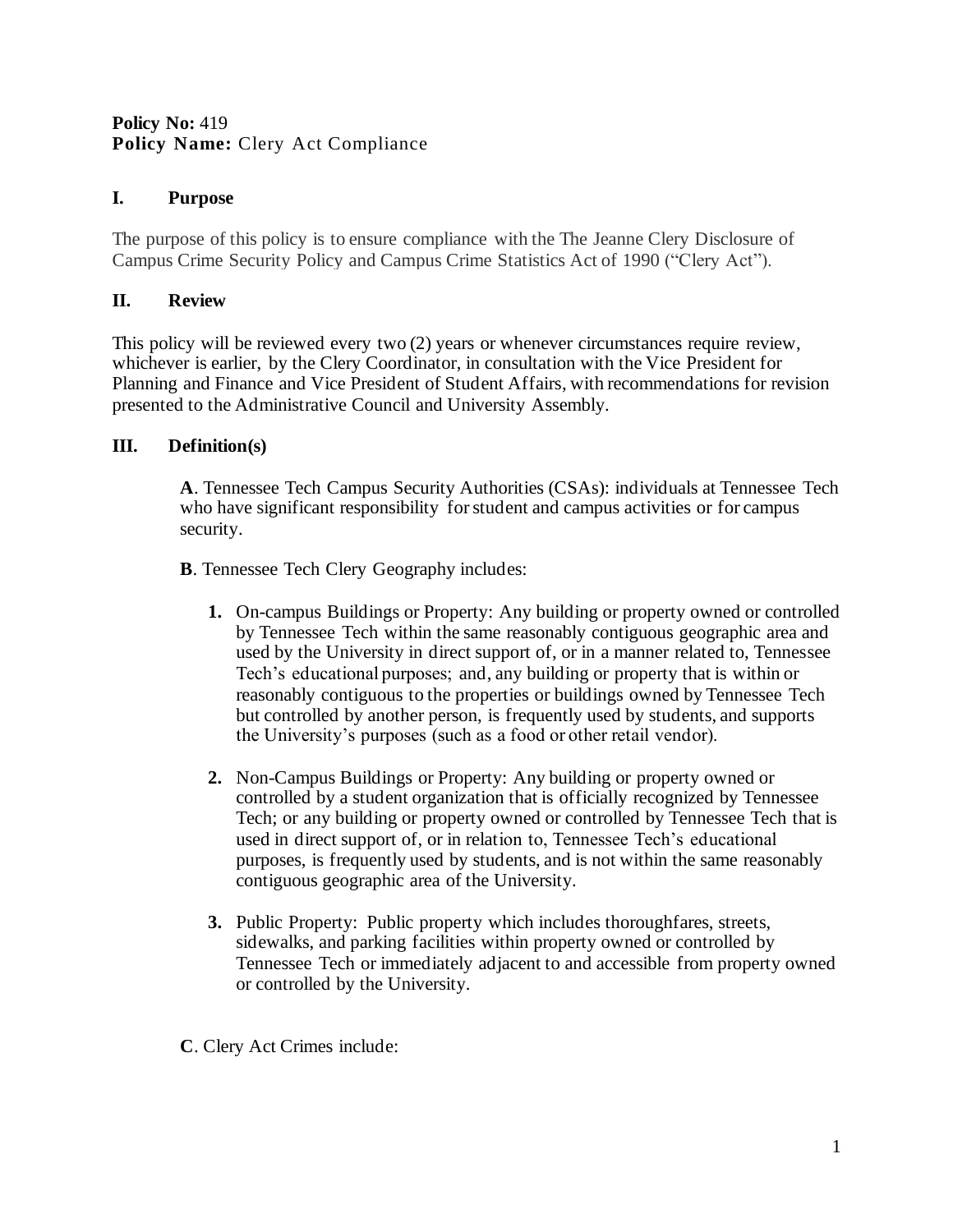- **1.** Criminal Offenses Criminal Homicide, including Murder and Non-negligent Manslaughter, and Manslaughter by Negligence, Robbery, Aggravated Assault, Burglary, Motor Vehicle Theft, and Arson;
- **2.** Hate Crimes Any of the above-mentioned offenses, and any incidents of Larceny-Theft, Simple Assault, Intimidation, or Destruction/Damage/Vandalism of Property that were motivated by bias; and
- **3.** Sex Offenses: Sexual Assault, Domestic Violence, Dating Violence, Stalking, Rape, Statutory Rape, Incest, and Fondling.

## **IV. Policy/Procedure**

**A.** In compliance with the Clery Act, Tennessee Tech will:

- **1.** Collect reports and compile statistics of Clery Act crimes reported to Campus Security Authorities, Tennessee Tech Police, and other local law enforcement agencies;
- **2.** By October 1<sup>st</sup> of each year, publish and distribute to all students and employees an Annual Security and Fire Safety Report;
- **3.** Annually report Tennessee Tech's Clery Act crime statistics and fire incident statistics to the U.S. Department of Education;
- **4.** Annually designate and provide mandatory training to Tennessee Tech's CSAs on a regular and ongoing basis;
- **5.** Maintain a daily crime log that includes all criminal incidents and alleged criminal incidents reported to Tennessee Tech Police. This log will be available for public inspection, upon request;
- **6.** Maintain a fire log that records all reported fires occurring in Tennessee Tech residential housing facilities. This log will be available for public inspection, upon request;
- **7.** Issue timely warnings of Clery Act crimes that occur in Tennessee Tech's Clery geography and that pose a serious or continuing threat to students and employees. See Tennessee Tech Policy 421 (Timely Warnings);
- **8.** Issue emergency notifications for any significant emergency or dangerous situation involving an immediate threat to the health or safety of students or employees. See Tennessee Tech Policy 420 (Emergency Notifications);
- **9.** Establish procedures for reporting missing Tennessee Tech students who reside in on-campus student housing. See Tennessee Tech Policy 418 (Reporting Students as Missing Persons); and